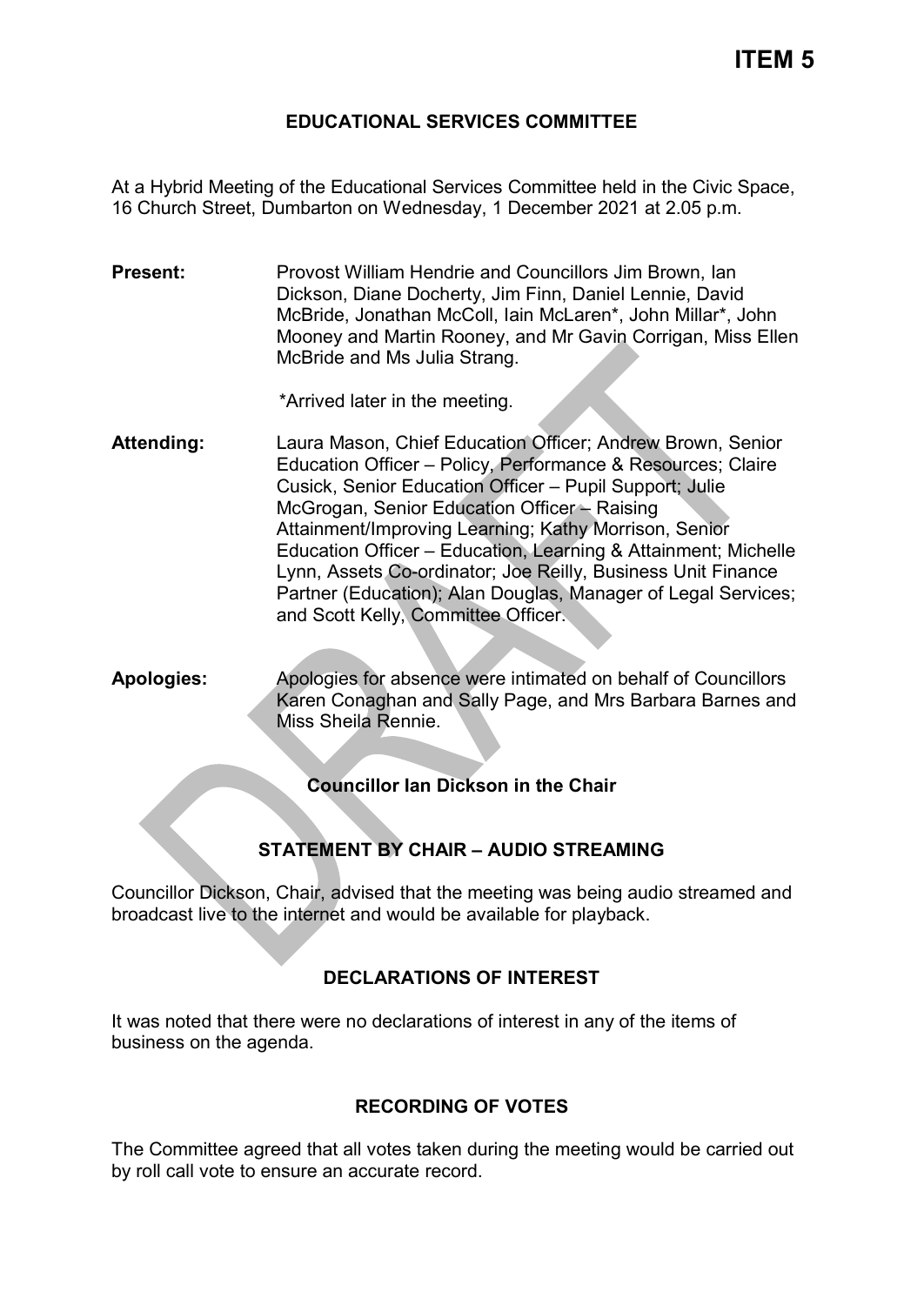### **MINUTES OF PREVIOUS MEETING**

The Minutes of Meeting of the Educational Services Committee held on 22 September 2021 were submitted and approved as correct record.

### **LOCAL NEGOTIATING COMMITTEE FOR TEACHERS**

The Minutes of the Annual General Meeting of the Local Negotiating Committee for Teachers held on 21 September 2021 were submitted and all decisions contained therein were approved.

# **OPEN FORUM**

The Committee noted that no open forum questions had been submitted by members of the public.

### **STRATEGY TO RAISE ATTAINMENT AND ACHIEVEMENT IN WEST DUNBARTONSHIRE**

A report was submitted by the Chief Education Officer providing an update on activity and progress with regard to implementing West Dunbartonshire's Strategy to Raise Attainment and Achievement, and advising of any future changes to the Scottish Attainment Challenge.

After discussion and having heard the Senior Education Officer – Raising Attainment/Improving Learning and the Chief Education Officer in further explanation of the report and in answer to Members' questions, Councillor Mooney moved:-

This Committee is disappointed in the planned reduction of attainment funding for West Dunbartonshire.

According to the Scottish Government's SIMD, West Dunbartonshire has some of the highest levels of deprivation in Scotland. For example, Clydebank Central is the sixth most deprived ward in Scotland.

The Scottish Parliament accepts there is a link between poverty and attainment. So cutting funding to pupils in West Dunbartonshire following the public health emergency, where pupils missed out on 9 months of education, simply does not make sense.

Therefore, this Committee is extremely concerned about the planned reduction of £2 million of raising attainment funding in West Dunbartonshire.

This will not help to close the poverty related attainment gap. In fact withdrawing funding at this time will increase the poverty related attainment gap in West Dunbartonshire.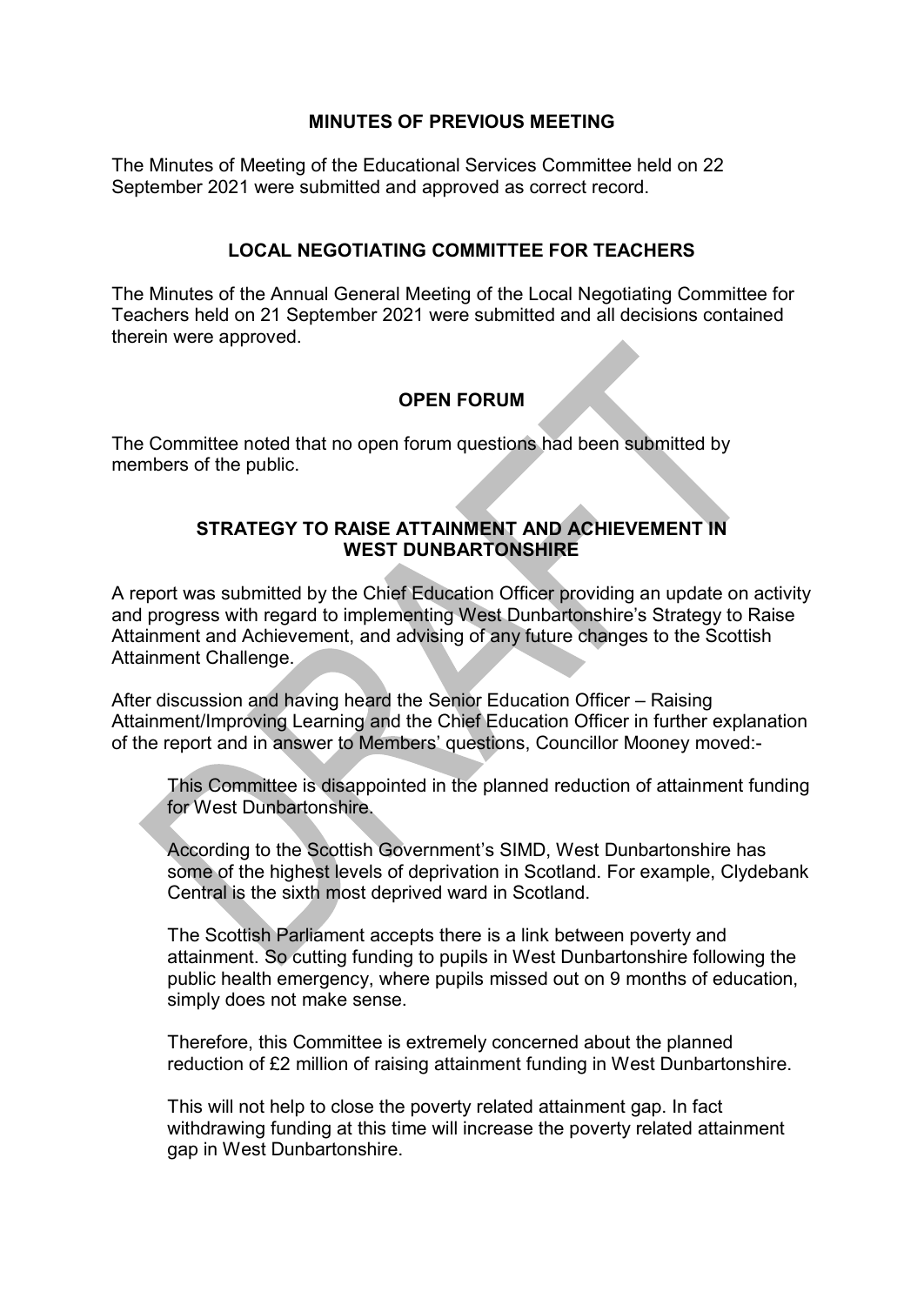Given the above, this Committee calls on the Scottish Government to reverse their decision to cut the £2 million of raising attainment funding, so that we can continue to improve the life chances of young people in West Dunbartonshire through improved educational opportunities

In addition the Committee calls on the Scottish government to change the funding allocation model by the explicit use of SIMD, so that areas of high levels of deprivation such as West Dunbartonshire are prioritised for funding.

Finally, the Committee calls for a full report to come to Council on the impact on cutting £2m from raising attainment funding from our schools.

Councillor McColl asked Councillor Mooney if he would be willing to accept the following as an addendum to his motion:-

Paragraph 5, before full stop, add: "unless this funding is replaced with targetted funding for other work to close the poverty related attainment gap".

Paragraph 6, after "attainment funding" add: "or provide Councils with details of alternative work that will be funded".

Councillor Mooney agreed to accept the addendum to his motion which Councillor McColl then seconded. The motion, with addendum, was agreed unanimously by the Committee.

Note: Councillors McLaren and Millar joined the meeting during consideration of this item.

# **EARLY YEARS IMPLEMENTATION UPDATE**

A report was submitted by the Chief Education Officer providing an update of the plan for expansion of Early Learning and Childcare in West Dunbartonshire Council.

After discussion and having heard the Senior Education Officer – Education, Learning & Attainment in further explanation of the report, the Committee agreed:-

- (1) to note the progress in meeting our statutory duties, expansion delivery and Funding Follows the Child;
- (2) to note the contents of Appendix 1 to the report, 'Early Learning and Childcare Expansion Delivery Progress';
- (3) to note the contents of Appendix 2 to the report, 'West Dunbartonshire Early Learning and Childcare Expansion Delivery Progress'; and
- (4) to note the contents of Appendix 3 to the report, 'The Early Learning & Childcare Financial'.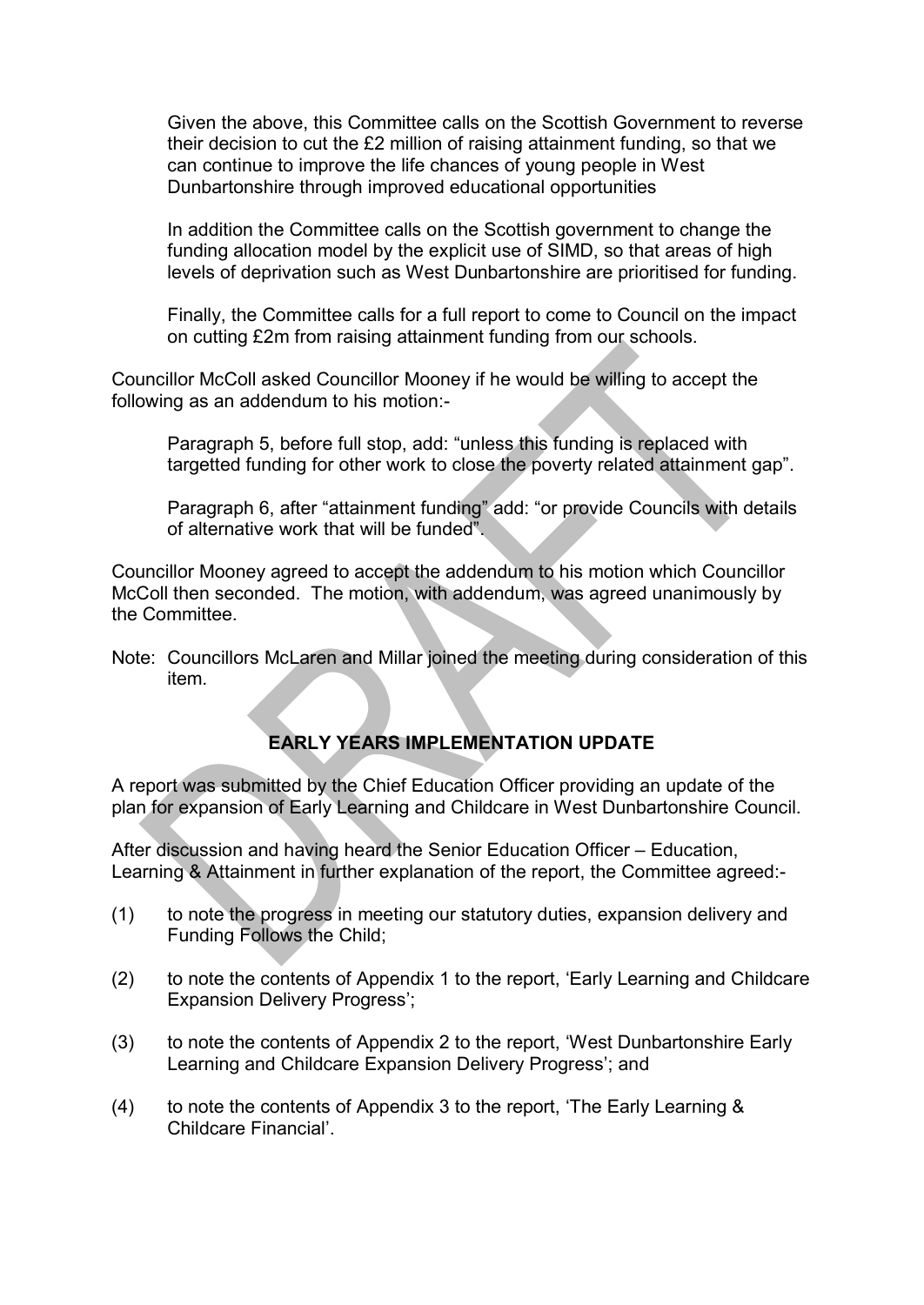#### **SCOTTISH YOUTH PARLIAMENT MEMBERSHIP OF EDUCATIONAL SERVICES COMMITTEE**

A report was submitted by the Chief Education Officer requesting determination of whether there should be Scottish Youth Parliament members nominated to serve on the Educational Services Committee.

After discussion and having heard the Chief Education Officer and the Manager of Legal Services in further explanation of the report and in answer to Members' questions, the Committee agreed:-

- (1) to approve the submission of a report to Council recommending the addition of two Scottish Youth Parliament members on the Educational Services Committee; and
- (2) to agree that voting members of the Committee require to be over the age of sixteen.

### **WEST PARTNERSHIP IMPROVEMENT COLLABORATIVE IMPROVEMENT PLAN 2021-2022**

A report was submitted by the Chief Education Officer outlining the main content and process followed to develop the West Partnership Improvement Plan for 2021-2022.

Having heard the Chief Education Officer in further explanation of the report and in answer to a Member's questions, the Committee agreed to note the contents of the report.

# **PROCUREMENT OF ONLINE PAYMENTS SYSTEM AND CASHLESS CATERING SYSTEM**

A report was submitted by the Chief Education Officer seeking approval to tender for an online payments system for all establishments to allow parents and carers to make online payments to their children's school, and a cashless catering system for use in the Authority's secondary schools which would work in conjunction with the online payments system.

Having heard the Senior Education Officer – Policy, Performance & Resources in further explanation of the report and in answer to a Member's questions, the Committee agreed:-

(1) to note the plan for the replacement of the online payment system for all establishments and the replacement of the existing cashless catering system in use within West Dunbartonshire's secondary schools utilising the Scotland Excel Framework for Online School Payments, Cashless Catering and Kitchen Management Systems;